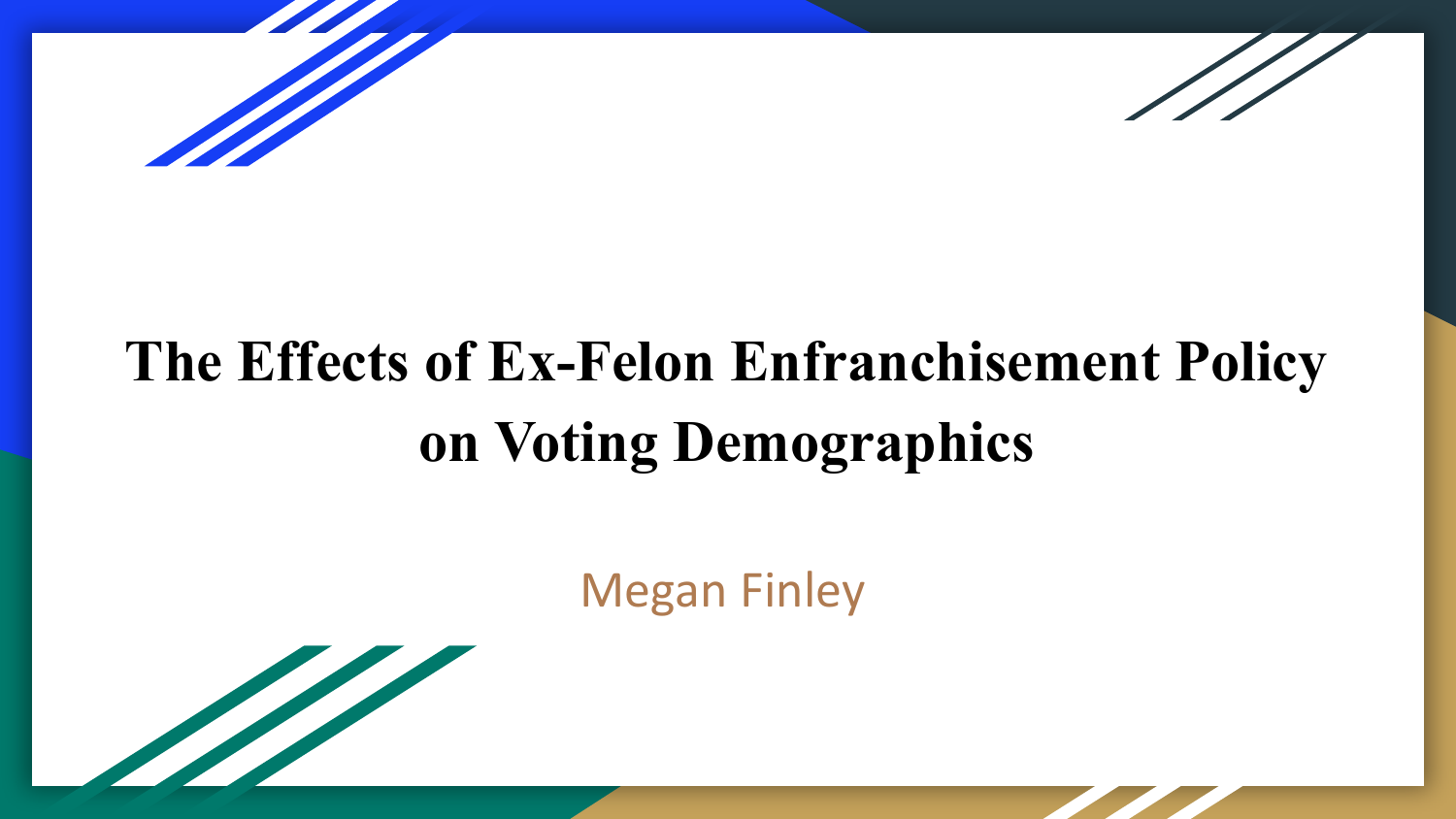#### Introduction

- Felon disenfranchisement laws have been a glaring example of systemic inequality in the criminal justice system of the US for centuries.
- Many states have made changes to these laws over the past two decades to be more inclusive of ex-felons.

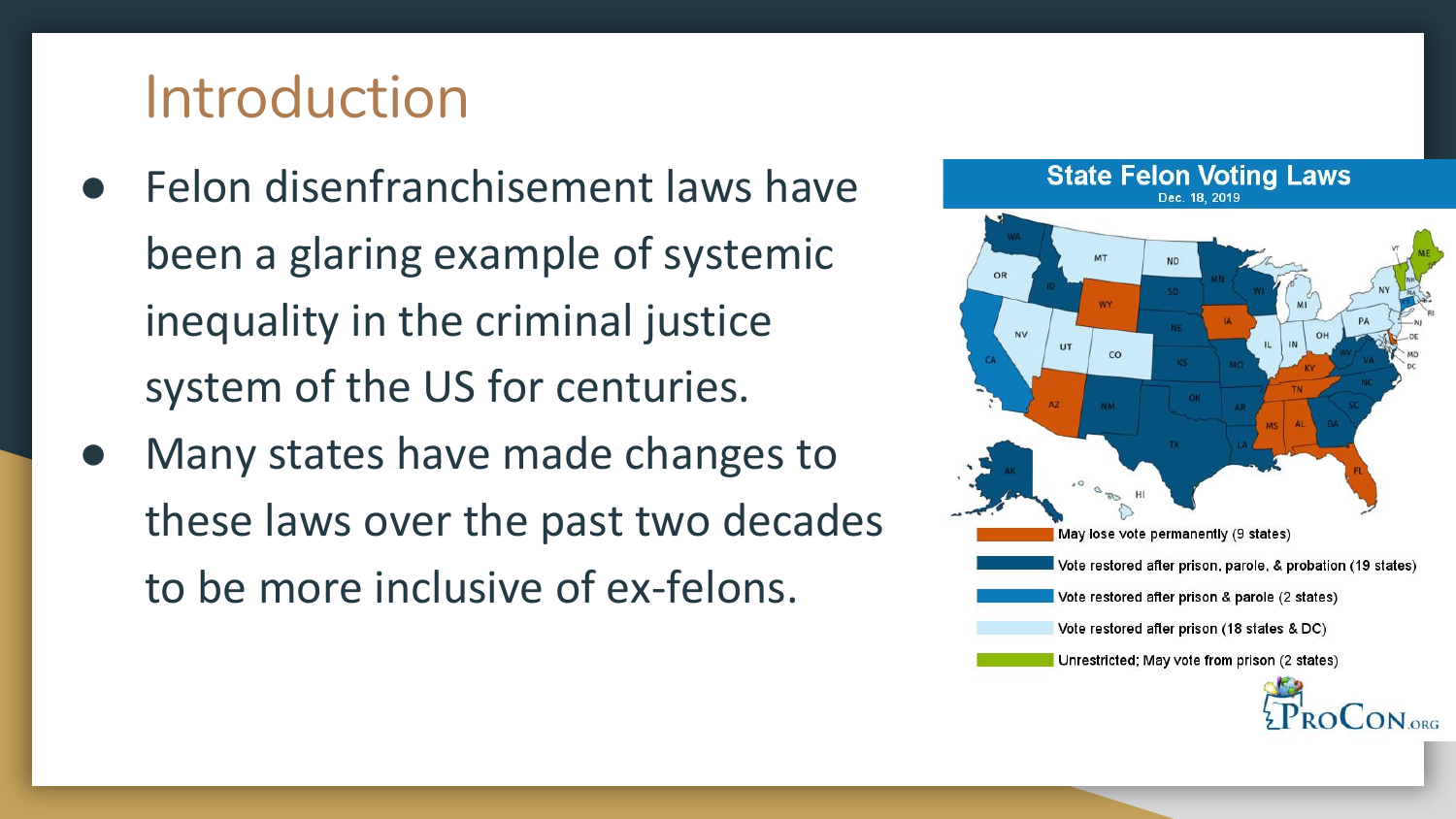#### **Overview**

- Nevertheless, a significant portion of the population remain disenfranchised.
- **Racial minorities are** disproportionately affected by these policies.

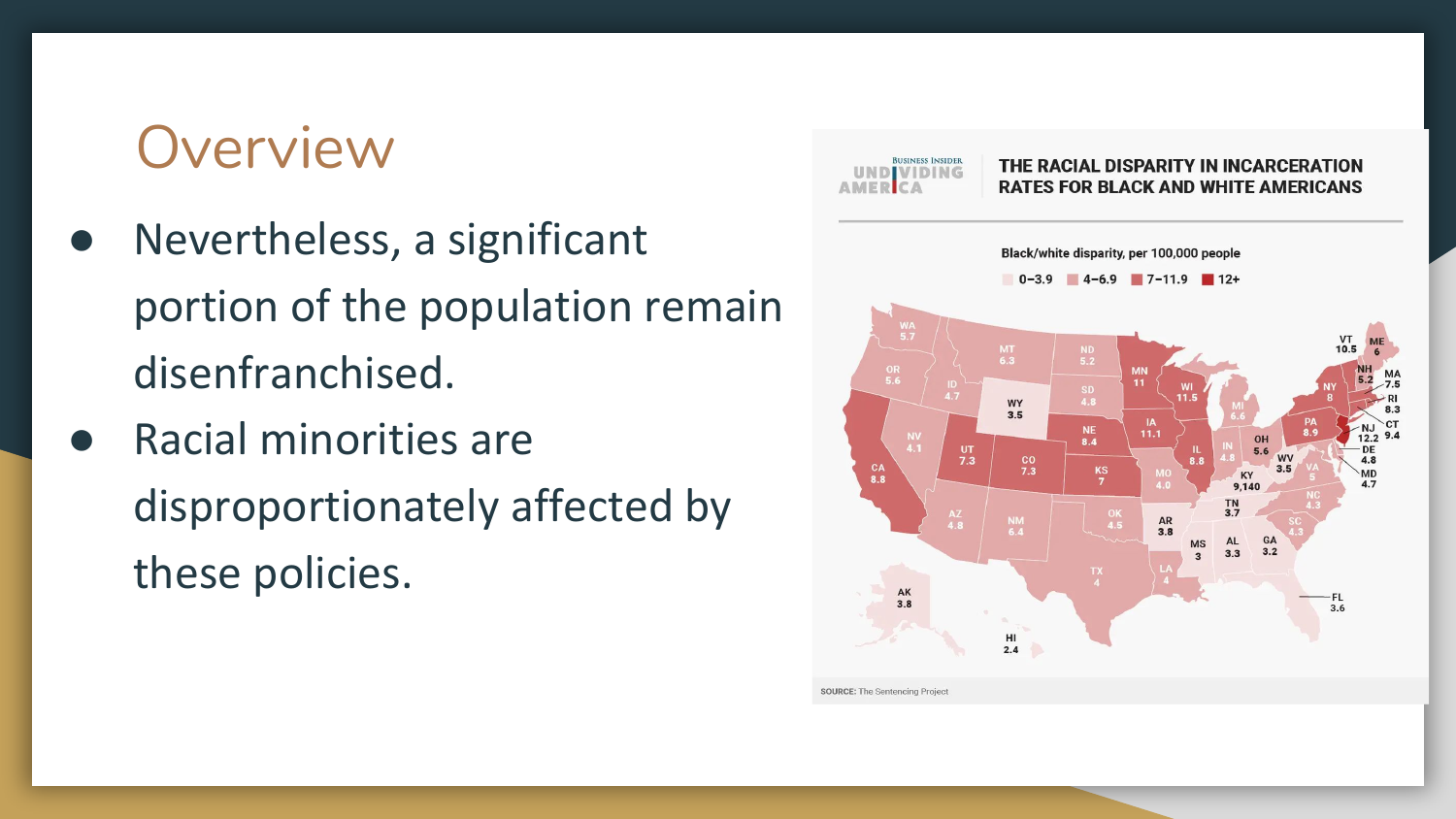#### Research Question

• How has Washington's current policy on felon re-enfranchisement affected levels of political representation based on changes in voter demographics before and after the policy came into effect?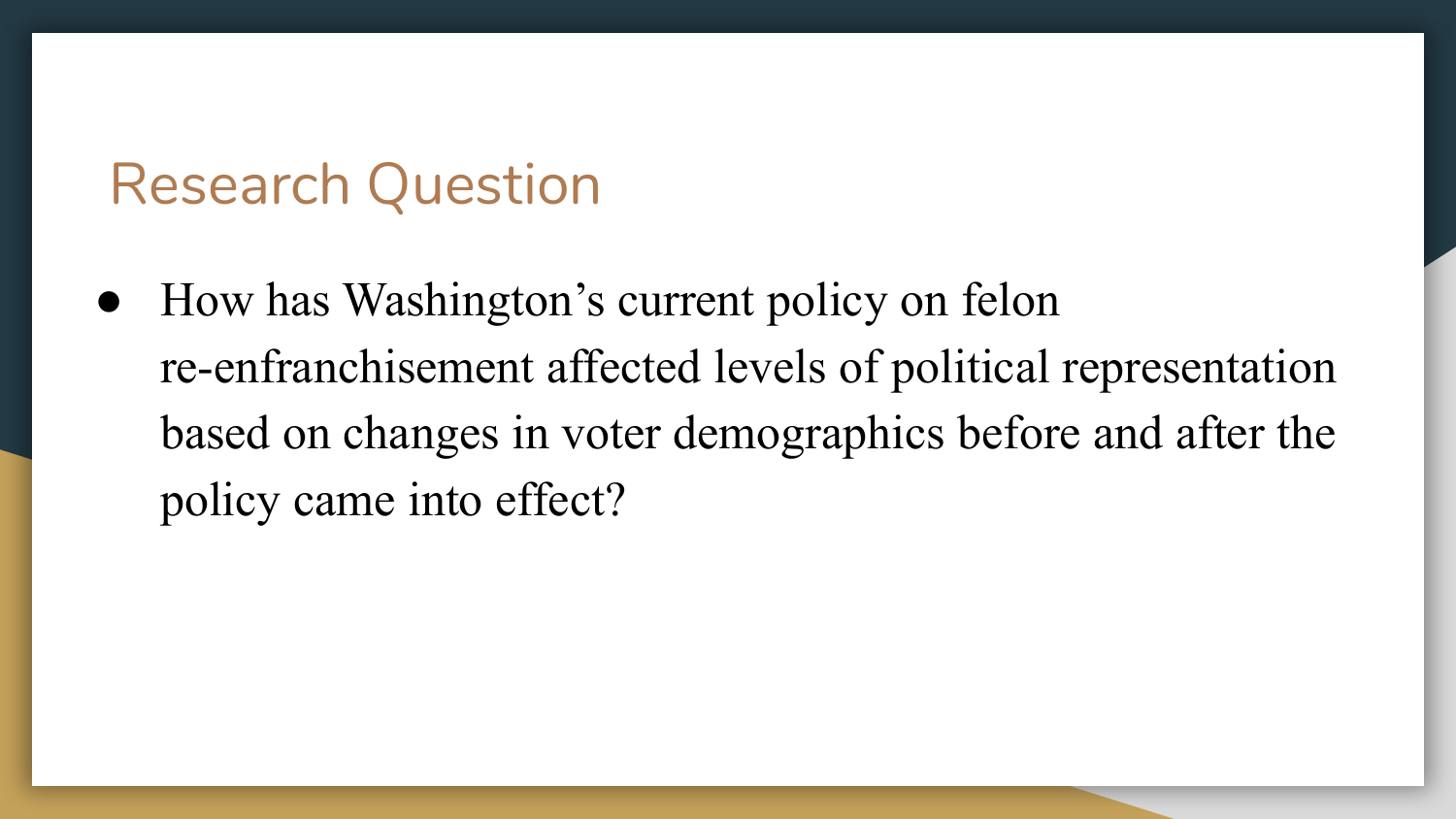# Methodology

- Case study
	- Emphasizes the measurable effects over time of a significant policy shift on the representation on minority groups in a Washington state.
- Hypothesis:
	- If a state changes its policy voting rights for ex-felons to be more inclusive, then the amount of people within racial minority groups who are registered to vote will increase.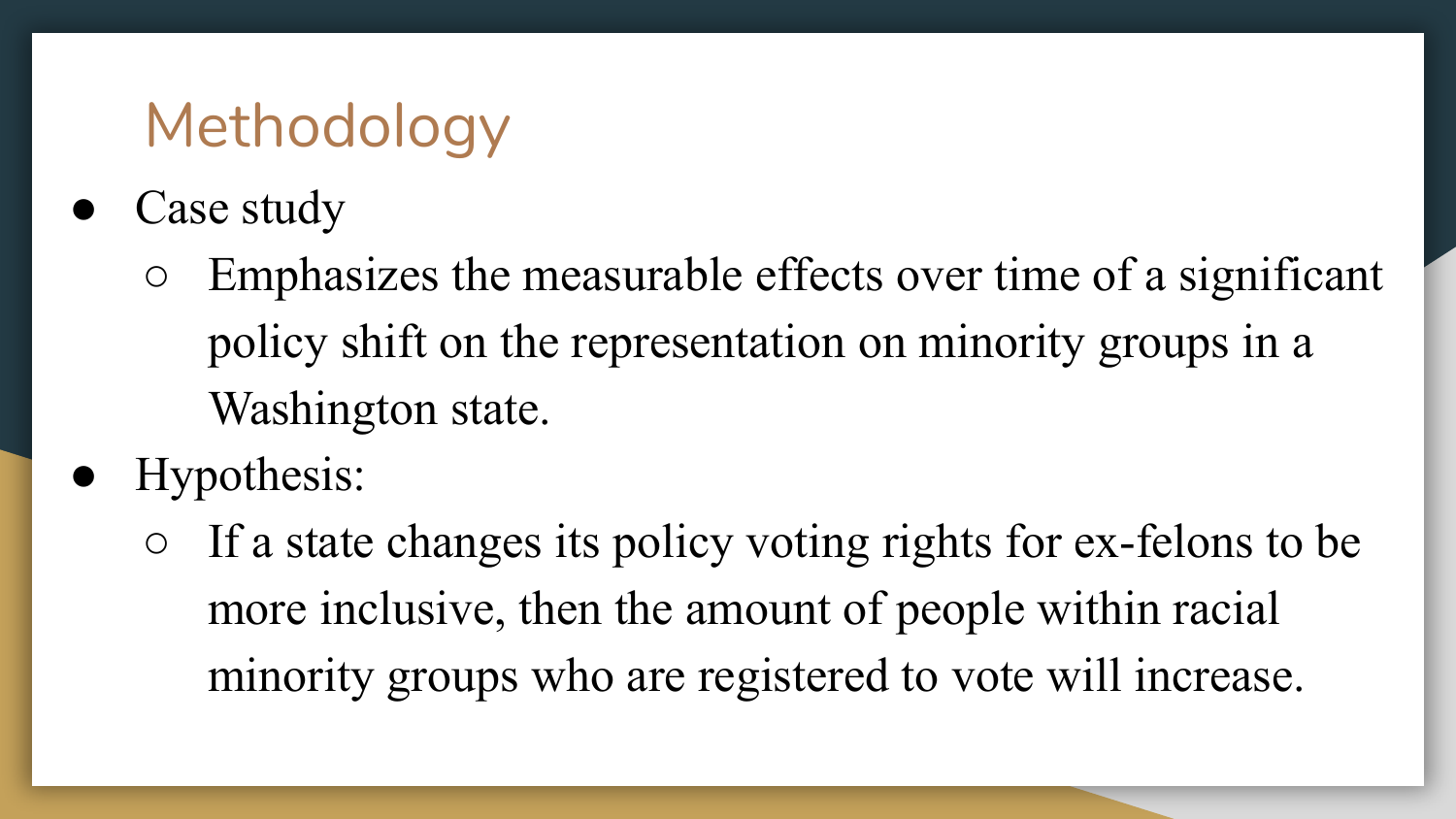## Case Selection

- US Census data on presidential elections used:
	- 2008 voter registration data on White, Black, Hispanic, and Asian citizens.
	- 2012 voter registration data on White, Black, Hispanic, and Asian citizens.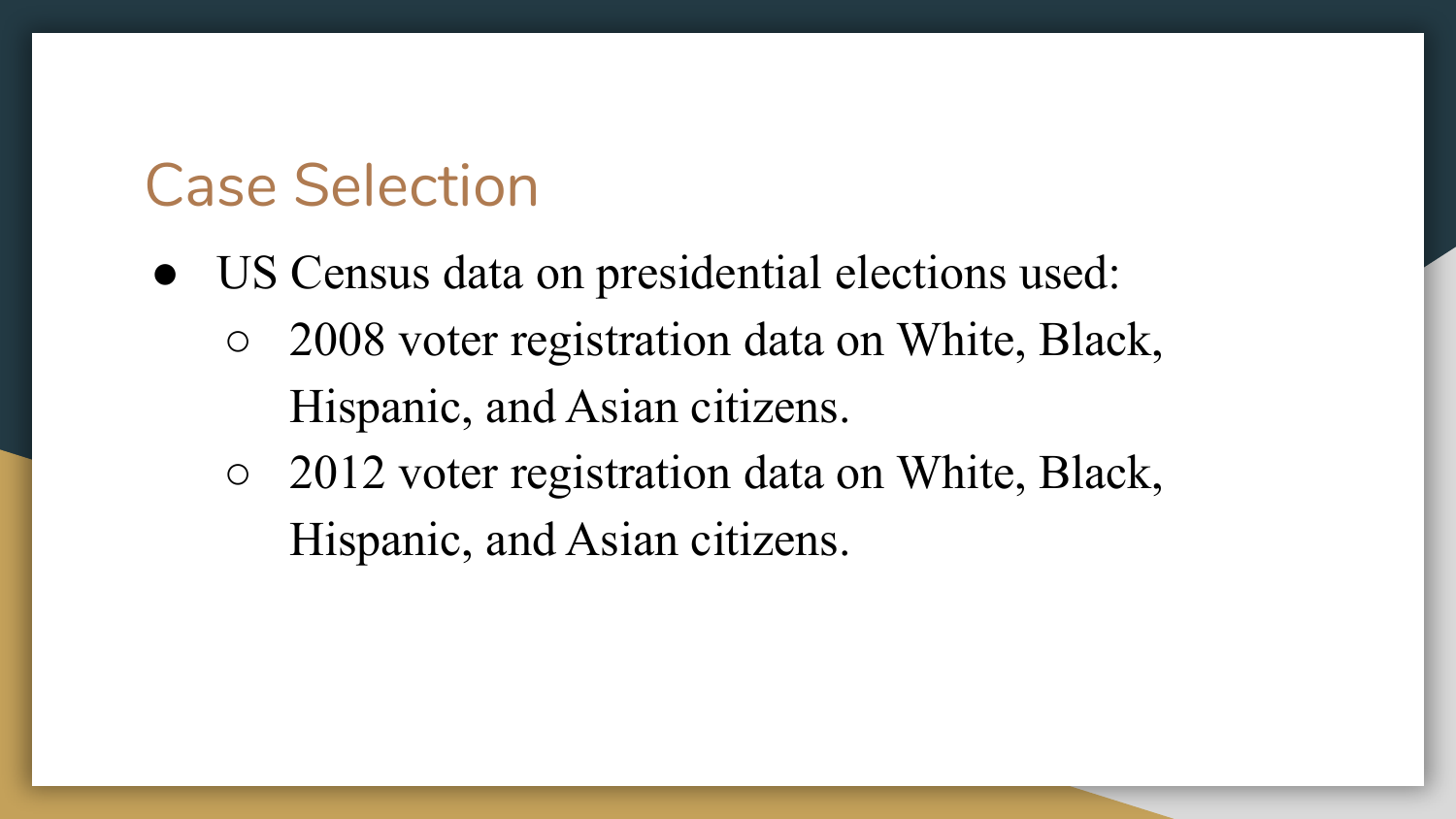#### Literature Review

- The three prevailing themes in the literature on this topic:
	- voting restoration policy in Washington state
	- $\circ$  felon voting rights in politics
	- systemic inequality in political representation

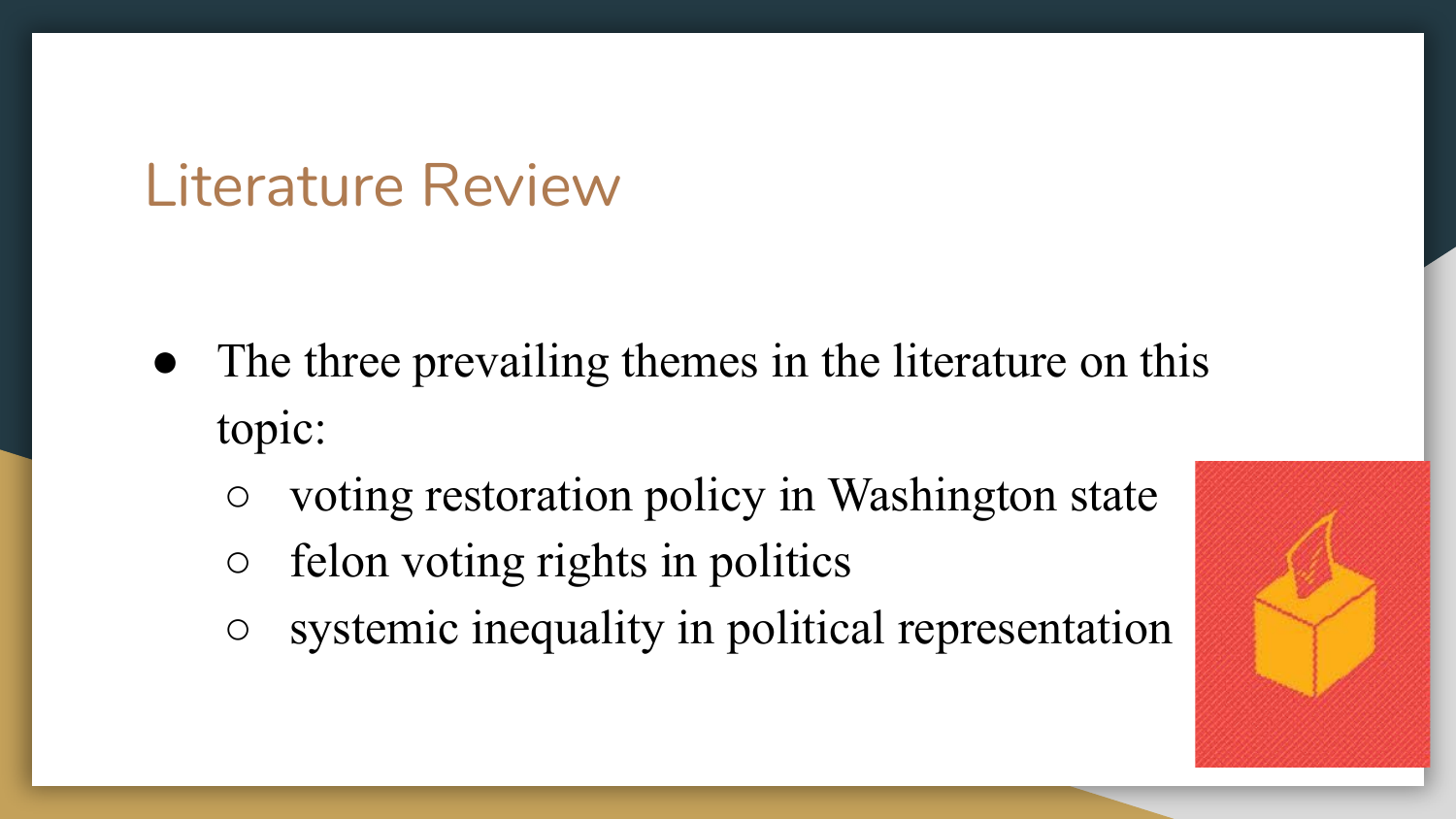## Results/Data

- Percent of citizens registered to vote in the 2008 presidential election
	- White 73.5, Black 69.7, Hispanic 59.4, Asian 55.3
- Percent of citizens registered to vote in the 2012 presidential election
	- White 73.7, Black 73.1, Hispanic 58.7, Asian 56.3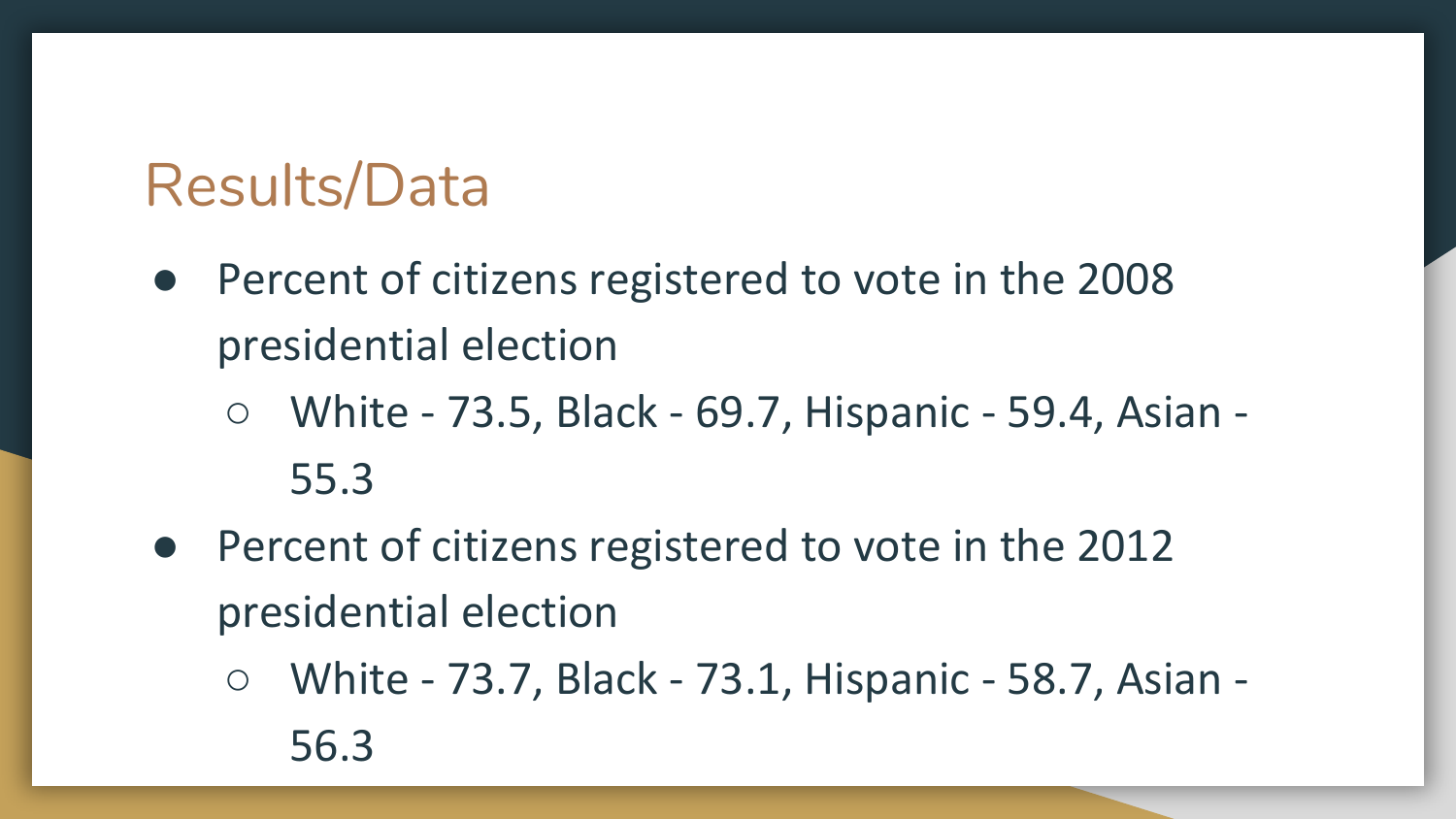# Analysis

- There was some improvement to the representativeness of our elections after the policy change in 2009.
	- $\circ$  This improvement was most notable in the black demographic.
- There is still need for improvement, shown especially in the decrease of representativeness of the hispanic demographic.